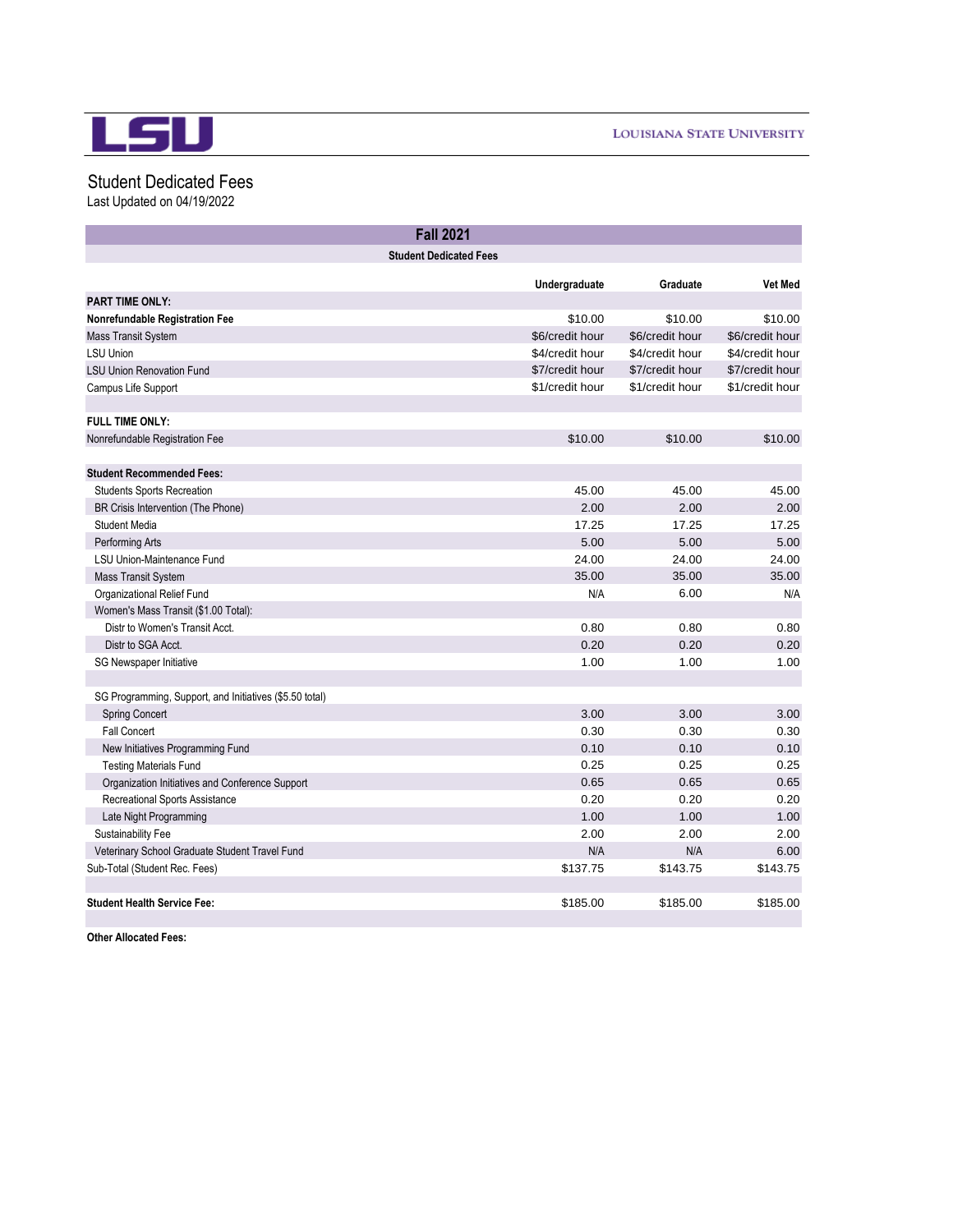## 2021-2022 Student Dedicated Fees

| Mass Transit System                                              | 31.20    | 31.20    | 31.20    |
|------------------------------------------------------------------|----------|----------|----------|
| <b>Student Government Association</b>                            | 2.00     | 2.00     | 2.00     |
| Auxiliary, Academic, and Operational Enterprise Maintenance Fund | 3.75     | 3.75     | 3.75     |
| Student Services Maintenance Fund                                | 3.75     | 3.75     | 3.75     |
| LSU Union                                                        |          |          |          |
| Union Fee                                                        | 14.50    | 14.50    | 14.50    |
| Maintenance Fund                                                 | 7.50     | 7.50     | 7.50     |
| <b>Renovation Fund</b>                                           | 80.00    | 80.00    | 80.00    |
| Campus Life Support                                              | 20.00    | 20.00    | 20.00    |
| Golf                                                             | 1.25     | 1.25     | 1.25     |
| <b>Students Sports Recreation</b>                                | 155.00   | 155.00   | 155.00   |
| Sub-Total (Other Allocated Fees)                                 | \$318.95 | \$318.95 | \$318.95 |
|                                                                  |          |          |          |
| <b>Total - Excluding Registration Fee</b>                        | \$641.70 | \$647.70 | \$647.70 |
|                                                                  |          |          |          |
| <b>Total Student Dedicated Fees</b>                              | \$651.70 | \$657.70 | \$657.70 |

NOTE: There are other fees, not included in the above "Student Dedicated Fees", which are mandatory for certain students, e.g., students whose citizenship is other than the United States pay the International Cultural Center Fee (\$10), and international students who hold F-1 and J-1 student visa status pay the International Students Status Compliance service charge (\$50); Graduating students pay the Diploma Fee (ranging from \$30-\$60 depending on degree affiliation); graduate students and doctoral students whose particular course involves electronic submission also pay the Electronic Submission Fee (\$20 for Thesis processing - \$35 for Dissertation processing).

| Spring 2022<br><b>Student Dedicated Fees</b>            |                 |                 |                 |
|---------------------------------------------------------|-----------------|-----------------|-----------------|
|                                                         |                 |                 |                 |
|                                                         | Undergraduate   | Graduate        | <b>Vet Med</b>  |
| <b>PART TIME ONLY:</b>                                  |                 |                 |                 |
| Nonrefundable Registration Fee                          | \$10.00         | \$10.00         | \$10.00         |
| Mass Transit System                                     | \$6/credit hour | \$6/credit hour | \$6/credit hour |
| <b>LSU Union</b>                                        | \$4/credit hour | \$4/credit hour | \$4/credit hour |
| <b>LSU Union Renovation Fund</b>                        | \$7/credit hour | \$7/credit hour | \$7/credit hour |
| Campus Life Support                                     | \$1/credit hour | \$1/credit hour | \$1/credit hour |
| <b>FULL TIME ONLY:</b>                                  |                 |                 |                 |
| Nonrefundable Registration Fee                          | \$10.00         | \$10.00         | \$10.00         |
|                                                         |                 |                 |                 |
| <b>Student Recommended Fees:</b>                        |                 |                 |                 |
| <b>Students Sports Recreation</b>                       | 45.00           | 45.00           | 45.00           |
| BR Crisis Intervention (The Phone)                      | 2.00            | 2.00            | 2.00            |
| <b>Student Media</b>                                    | 16.00           | 16.00           | 16.00           |
| Performing Arts                                         | 5.00            | 5.00            | 5.00            |
| <b>LSU Union-Maintenance Fund</b>                       | 24.00           | 24.00           | 24.00           |
| <b>Mass Transit System</b>                              | 35.00           | 35.00           | 35.00           |
| Organizational Relief Fund                              | 3.00            | 6.00            | N/A             |
| Women's Mass Transit (\$1.00 Total):                    |                 |                 |                 |
| Distr to Women's Transit Acct.                          | 0.80            | 0.80            | 0.80            |
| Distr to SGA Acct.                                      | 0.20            | 0.20            | 0.20            |
| SG Newspaper Initiative                                 | 1.00            | 1.00            | 1.00            |
| SG Programming, Support, and Initiatives (\$4.50 total) |                 |                 |                 |
| <b>Spring Concert</b>                                   | 3.00            | 3.00            | 3.00            |
| <b>Fall Concert</b>                                     | 0.30            | 0.30            | 0.30            |
| New Initiatives Programming Fund                        | 0.10            | 0.10            | 0.10            |
| <b>Testing Materials Fund</b>                           | 0.25            | 0.25            | 0.25            |
| Organization Initiatives and Conference Support         | 0.65            | 0.65            | 0.65            |
| <b>Recreational Sports Assistance</b>                   | 0.20            | 0.20            | 0.20            |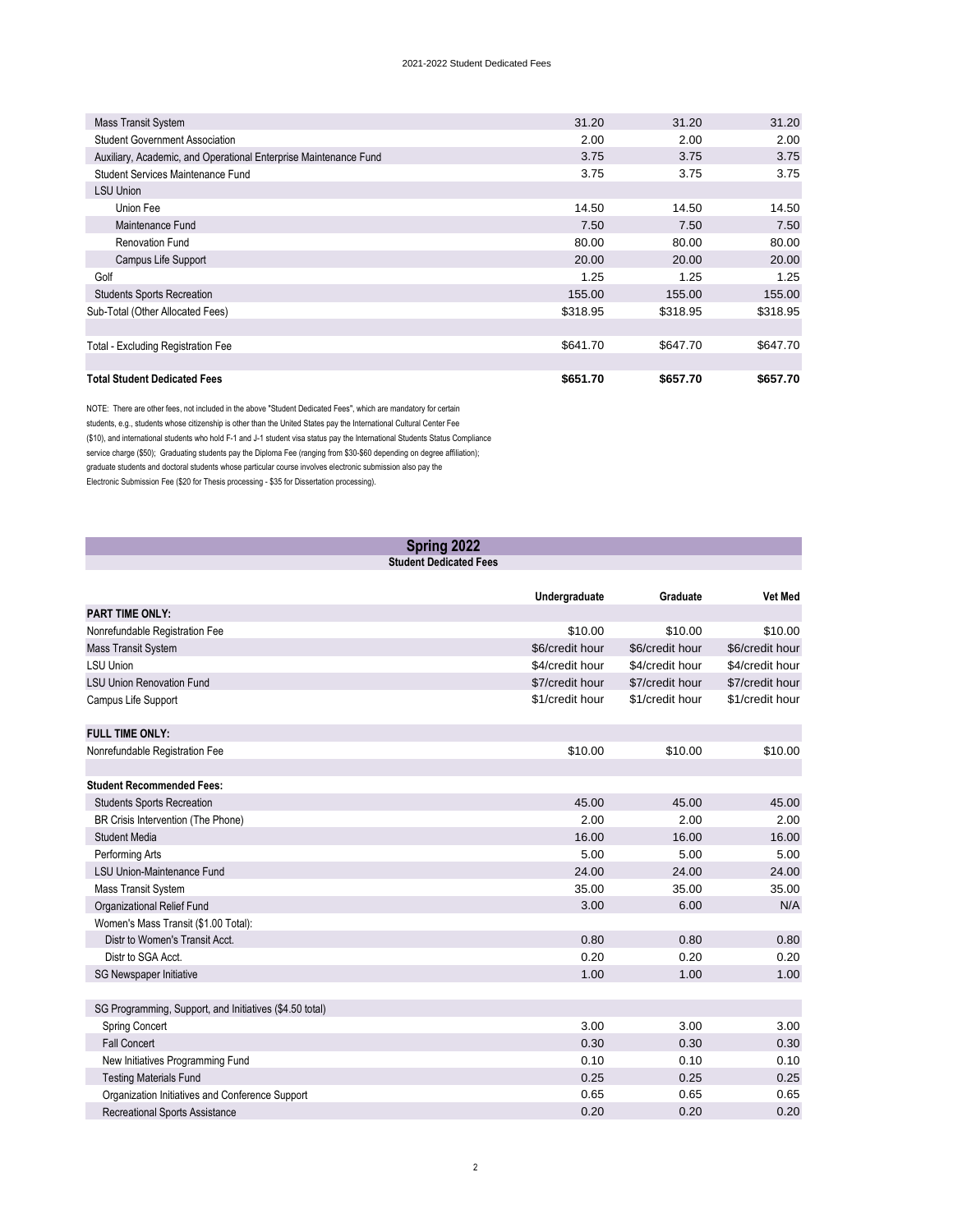## 2021-2022 Student Dedicated Fees

| Sustainability Fee                                               | 2.00     | 2.00     | 2.00     |
|------------------------------------------------------------------|----------|----------|----------|
| Veterinary School Graduate Student Travel Fund                   | N/A      | N/A      | 6.25     |
| Sub-Total (Student Rec. Fees)                                    | \$138.50 | \$141.50 | \$141.75 |
|                                                                  |          |          |          |
| <b>Student Health Service Fee:</b>                               | \$185.00 | \$185.00 | \$185.00 |
|                                                                  |          |          |          |
| <b>Other Allocated Fees:</b>                                     |          |          |          |
| Mass Transit System                                              | 31.20    | 31.20    | 31.20    |
| <b>Student Government Association</b>                            | 2.00     | 2.00     | 2.00     |
| Auxiliary, Academic, and Operational Enterprise Maintenance Fund | 3.75     | 3.75     | 3.75     |
| <b>Student Services Maintenance Fund</b>                         | 3.75     | 3.75     | 3.75     |
| <b>LSU Union</b>                                                 |          |          |          |
| Union Fee                                                        | 14.50    | 14.50    | 14.50    |
| Maintenance Fund                                                 | 7.50     | 7.50     | 7.50     |
| <b>Renovation Fund</b>                                           | 80.00    | 80.00    | 80.00    |
| Campus Life Support                                              | 20.00    | 20.00    | 20.00    |
| Golf                                                             | 1.25     | 1.25     | 1.25     |
| <b>Students Sports Recreation</b>                                | 155.00   | 155.00   | 155.00   |
| <b>Student Government Initiatives</b>                            | 1.00     | 1.00     | 1.00     |
| Organization Programming & Support                               | 1.25     | 1.25     | 1.25     |
| <b>Facilities Access</b>                                         | 3.50     | 3.50     | 3.50     |
| Organizational Relief Fund                                       | 0.25     | 0.25     | N/A      |
| Sub-Total (Other Allocated Fees)                                 | \$324.95 | \$324.95 | \$324.70 |
|                                                                  |          |          |          |
| <b>Total - Excluding Registration Fee</b>                        | \$648.45 | \$651.45 | \$651.45 |
|                                                                  |          |          |          |
| <b>Total Student Dedicated Fees</b>                              | \$658.45 | \$661.45 | \$661.45 |

NOTE: There are other fees, not included in the above "Student Dedicated Fees", which are mandatory for certain students, e.g., students whose citizenship is other than the United States pay the International Cultural Center Fee (\$10), and international students who hold F-1 and J-1 student visa status pay the International Students Status Compliance

service charge (\$50); Graduating students pay the Diploma Fee (ranging from \$35-\$65 depending on degree affiliation);

graduate students and doctoral students whose particular course involves electronic submission also pay the

Electronic Submission Fee (\$20 for Thesis processing - \$35 for Dissertation processing).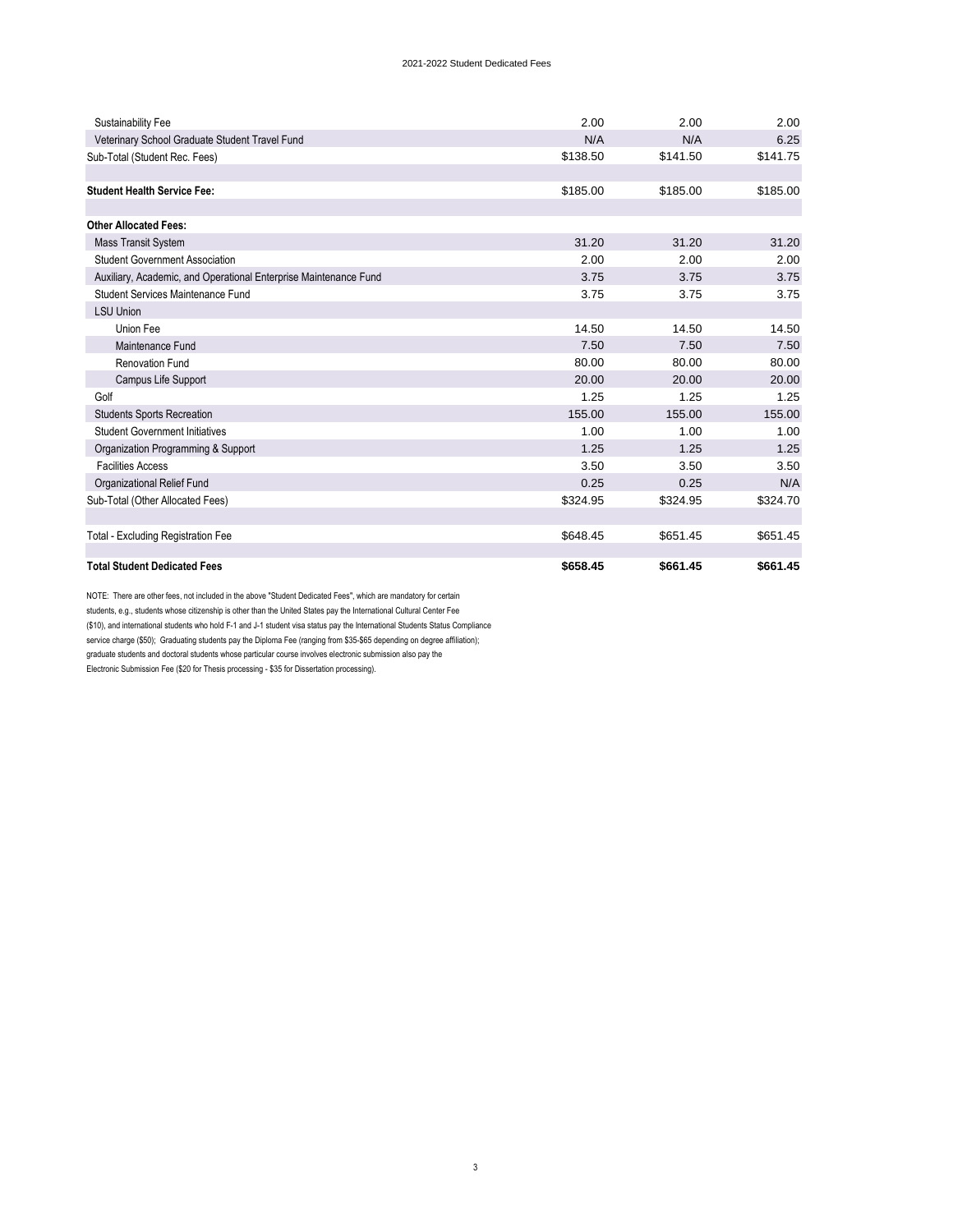| Summer 2022                                                      |                                      |
|------------------------------------------------------------------|--------------------------------------|
| <b>Student Dedicated Fees</b>                                    |                                      |
|                                                                  |                                      |
|                                                                  | Undergraduate, Graduate, and Vet Med |
| <b>PART TIME ONLY:</b>                                           |                                      |
| Nonrefundable Registration Fee                                   | \$10.00                              |
| Mass Transit System                                              | \$6/credit hour                      |
| <b>LSU Union</b>                                                 | \$2/credit hour                      |
| <b>LSU Union Renovation Fund</b>                                 | \$7/credit hour                      |
| <b>FULL TIME ONLY:</b>                                           |                                      |
| Nonrefundable Registration Fee                                   | \$10.00                              |
|                                                                  |                                      |
| <b>Student Recommended Fees:</b>                                 |                                      |
| <b>Students' Sports Recreation</b>                               | 20.00                                |
| BR Crisis Intervention (The Phone)                               | 1.00                                 |
| <b>Student Media</b>                                             | 5.75                                 |
| <b>Mass Transit System</b>                                       | 22.00                                |
| Women's Mass Transit (\$1.00 Total):                             |                                      |
| Distr to Women's Transit Acct.                                   | 0.80                                 |
| Distr to SGA Acct.                                               | 0.20                                 |
| <b>Sustainability Fee</b>                                        | 1.00                                 |
| Sub-Total (Student Rec. Fees)                                    | \$50.75                              |
| <b>Student Health Service Fee:</b>                               | \$105.00                             |
| <b>Other Allocated Fees:</b>                                     |                                      |
| <b>Mass Transit System</b>                                       | 22.20                                |
| <b>Student Government Association</b>                            | 0.75                                 |
| Auxiliary, Academic, and Operational Enterprise Maintenance Fund | 1.85                                 |
| <b>Student Services Maintenance Fund</b>                         | 1.90                                 |
| <b>LSU Union</b>                                                 |                                      |
| <b>Union Fee</b>                                                 | 5.25                                 |
| Maintenance Fund                                                 | 3.75                                 |
| <b>Renovation Fund</b>                                           | 38.00                                |
| Campus Life Support                                              | 3.00                                 |
| Golf                                                             | 0.75                                 |
| Students' Sports Recreation                                      | 65.00                                |
| Sub-Total (Other Allocated Fees)                                 | \$142.45                             |
|                                                                  |                                      |
| <b>Total - Excluding Registration Fee</b>                        | \$298.20                             |
| <b>Total Student Dedicated Fees</b>                              | \$308.20                             |